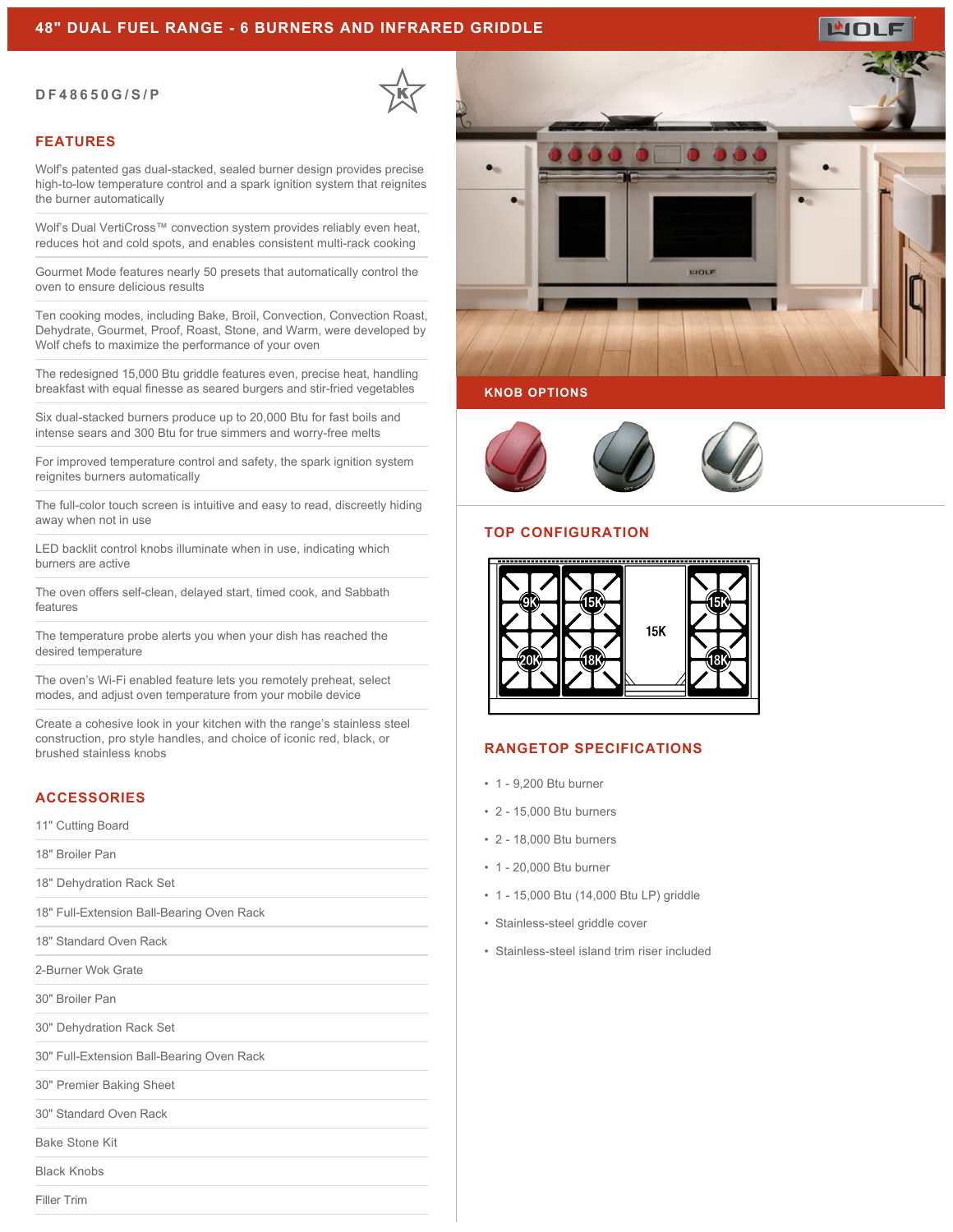| Griddle Cleaning Kit                                                                                                 |
|----------------------------------------------------------------------------------------------------------------------|
| Griddle Cleaning Pads                                                                                                |
| Griddle Cleaning Solution                                                                                            |
| Red Knobs                                                                                                            |
| Stainless Steel Knobs                                                                                                |
| <b>Temperature Probe</b>                                                                                             |
| <b>Rear Caster Covers</b>                                                                                            |
| <b>Front Leg Extension Covers</b>                                                                                    |
| <b>Stainless Steel Kickplates</b>                                                                                    |
| 5" and 10" stainless steel risers, and 20" riser with shelf                                                          |
| Accessories available through an authorized dealer.<br>For local dealer information, visit subzero-wolf.com/locator. |

Specifications are subject to change without notice. This information was generated on August 19, 2021. Verify specifications prior to finalizing your cabinetry/enclosures.